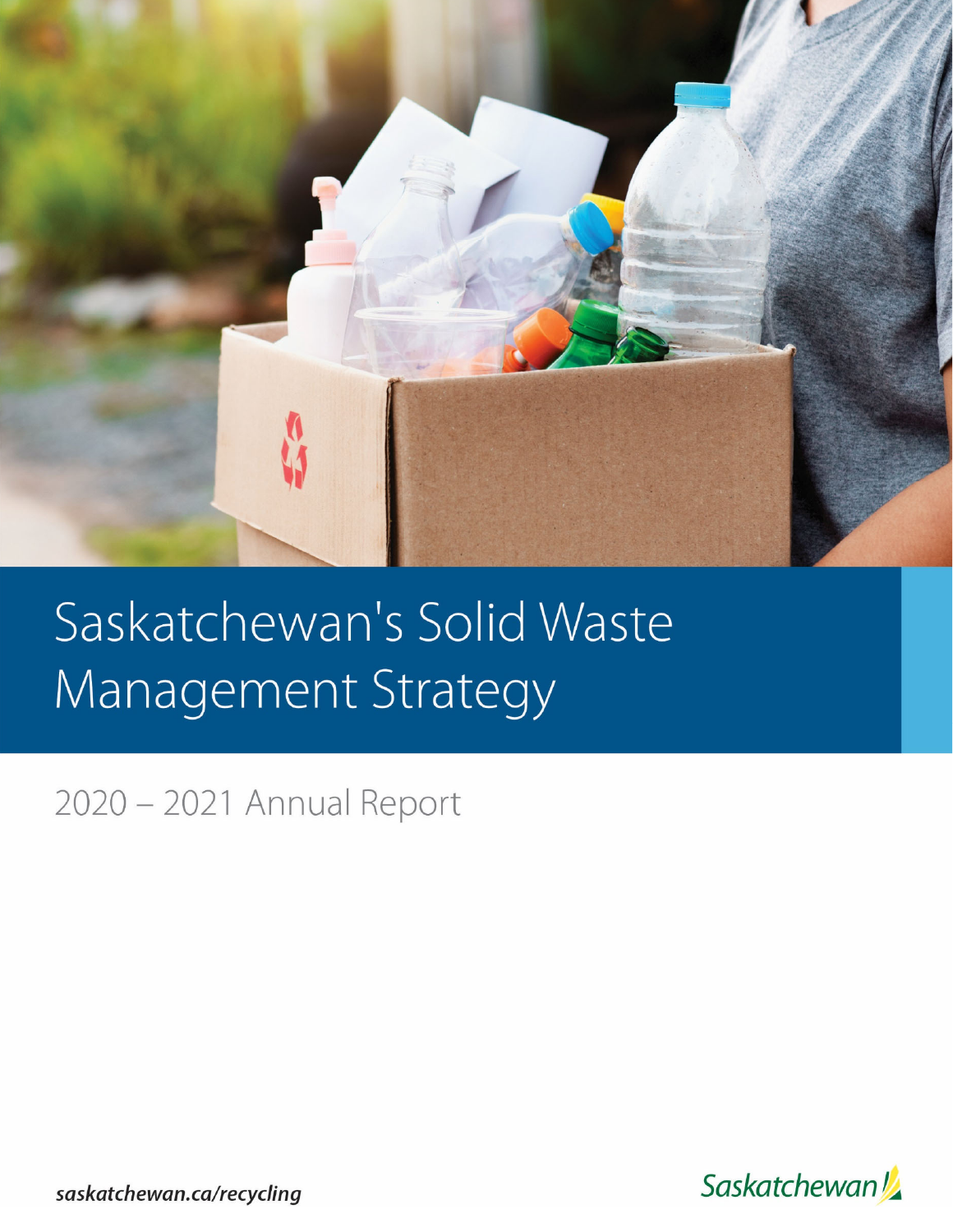# Table of Contents

| Goal 1: Enhance education, awareness and technical understanding3     |  |
|-----------------------------------------------------------------------|--|
|                                                                       |  |
| Goal 3: Provide a modern, efficient and effective regulatory system 5 |  |
|                                                                       |  |
|                                                                       |  |
|                                                                       |  |
|                                                                       |  |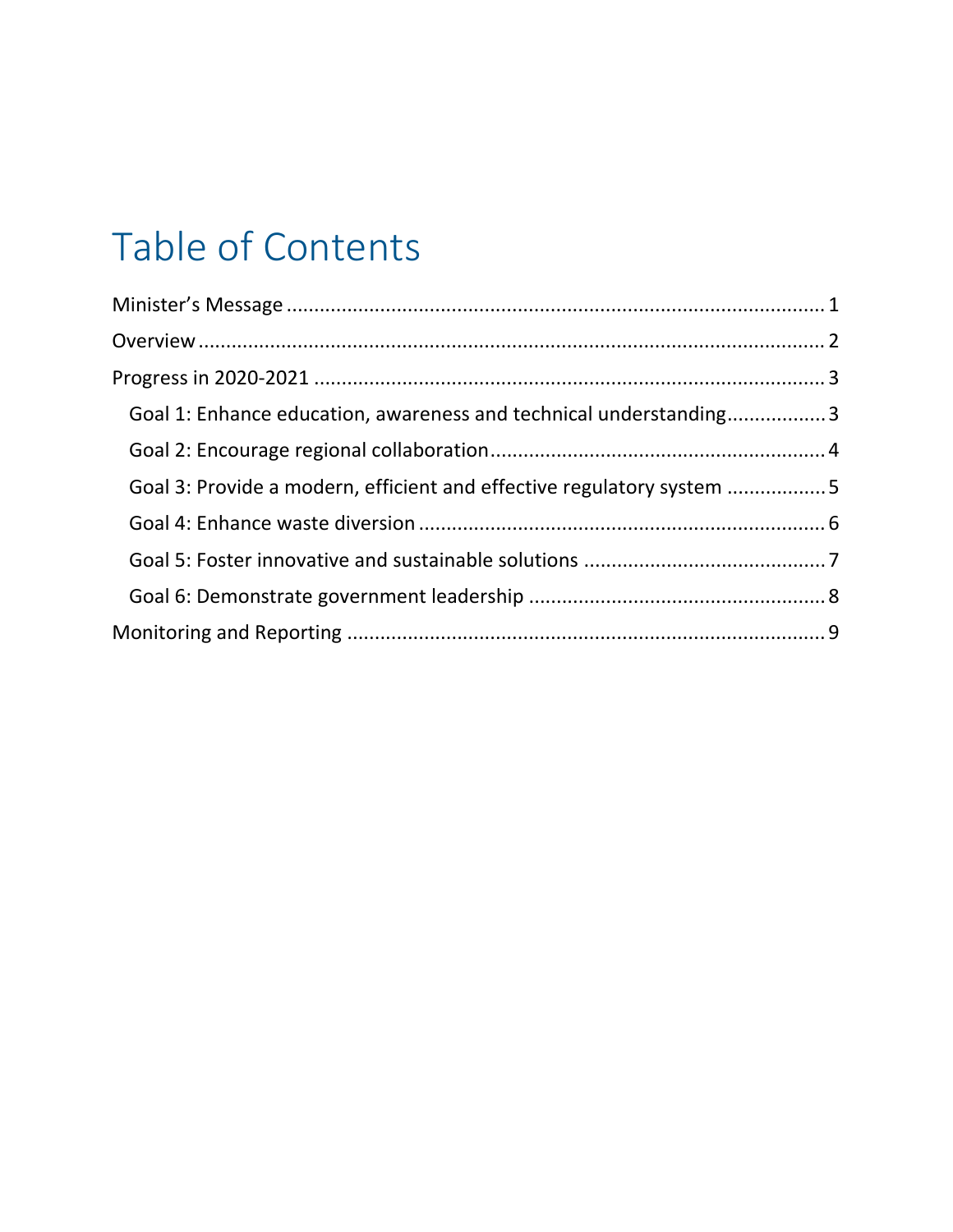# Minister's Message

I am pleased to share the 2020‐21 Annual Progress Report for Saskatchewan's *Solid Waste Management Strategy*. This report fulfills Saskatchewan's commitment to track and report on the Solid Waste Management Strategy annually.

Released in January 2020, the Solid Waste Management Strategy strives for a practical, sustainable and integrated solid waste management system that achieves a healthy, resilient environment and protects the well-being of residents and communities.

Since the launch of the Solid Waste Management Strategy, we have made progress on many of the action items, despite challenges over the past year related to COVID‐19.

We've recently developed household hazardous waste programs that divert potentially harmful materials from our landfills. Progress also continues on the unique issues faced by northern communities, through the development of regional waste management partnerships that allow First Nations, municipalities and stakeholders to share costs and create efficiencies. Earlier this year, the Lac La Ronge Regional Waste Management Corporation finalized construction of a new engineered landfill cell and expanded its membership, becoming the first northern regional partnership facility.

Another commitment under the Solid Waste Management Strategy was to establish an advisory committee. I am pleased to announce the committee was formally established in May 2021 and held their first meeting. Members will provide ongoing support and oversight as government works to implement the Solid Waste Management Strategy.

These accomplishments and many others are provided in this annual progress report, with many more accomplishments to come. Taking strides to ensure effective waste management in the future is essential to responsible growth. Implementing the Solid Waste Management Strategy contributes to Saskatchewan's Growth Plan, as we set a foundation to support a strong economy, strong communities and strong families ‐ all in an effort to build a stronger Saskatchewan.

<insert signature>

Warren Kaeding Minister of Environment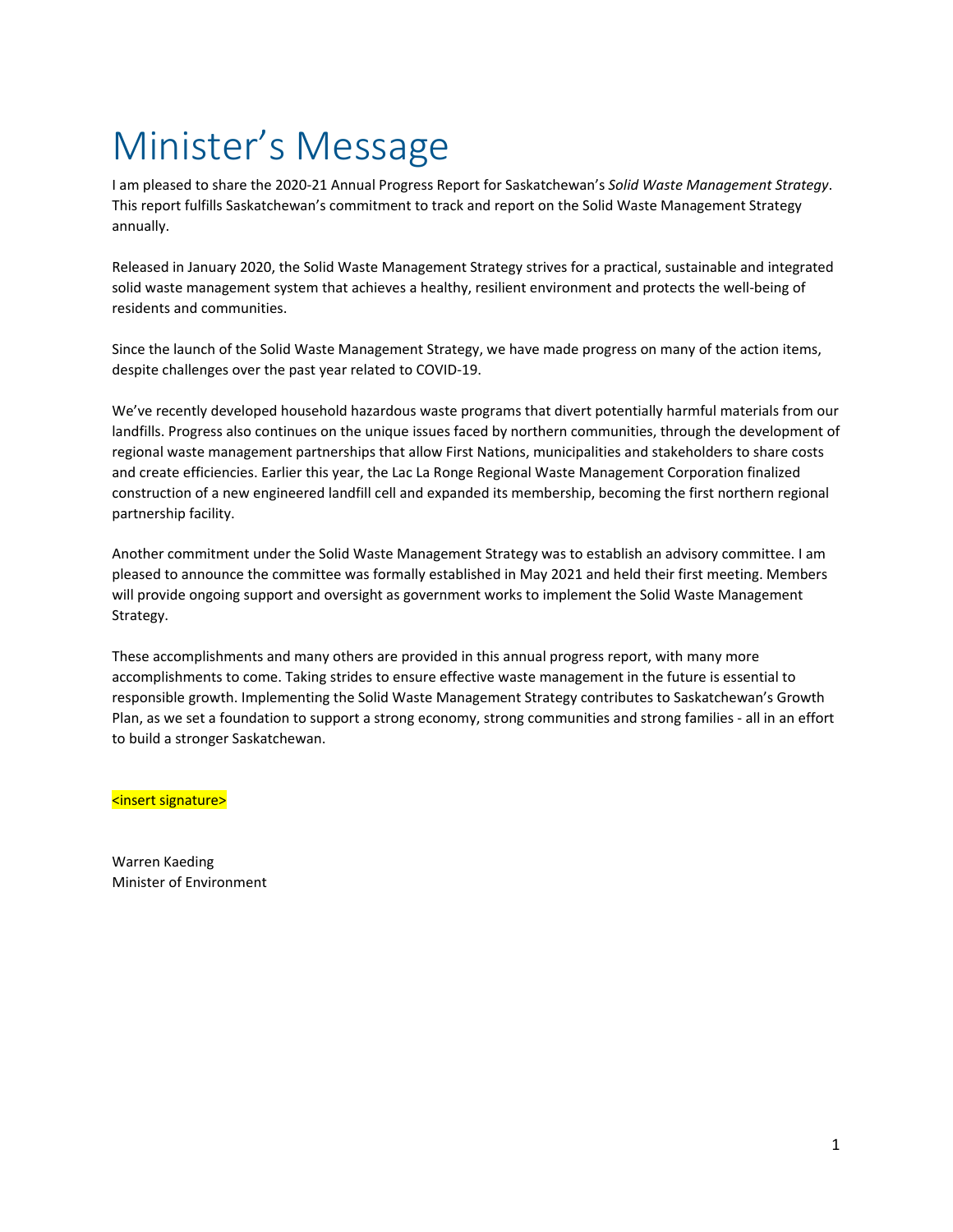# Overview

Saskatchewan's Solid Waste Management Strategy was released on January 23, 2020.

### Vision

Working together to create a practical, sustainable, integrated solid waste management system that protects the environment and promotes economic development and innovation opportunities.

## Target

Reduce the amount of waste generated per person by 30 per cent by 2030 and 50 per cent by 2040, based on 2014 baseline levels.

## Goals

The strategy focused on six goals to achieve Saskatchewan's vision for waste management:

- 1) **Enhance education, awareness and technical understanding** of waste management best practices and the risks of improper practices across Saskatchewan.
- 2) **Encourage regional collaboration** to enhance the cost effectiveness of waste management infrastructure.
- 3) **Provide a modern, efficient and effective regulatory system** for waste disposal and management.
- 4) **Enhance waste diversion** across Saskatchewan.

<u> 1986 - Andrea State Barbara, a</u>

- 5) **Foster innovation and sustainable solutions** to manage waste.
- 6) **Demonstrate government leadership** in waste management.

The majority of waste generated in the province ends up in Saskatchewan's landfills.

Discarding waste in a landfill should always be your last resort. Waste that is not diverted from a landfill leads to the potential for greater risk of water pollution, soil contamination, greenhouse gas emissions and human health impacts.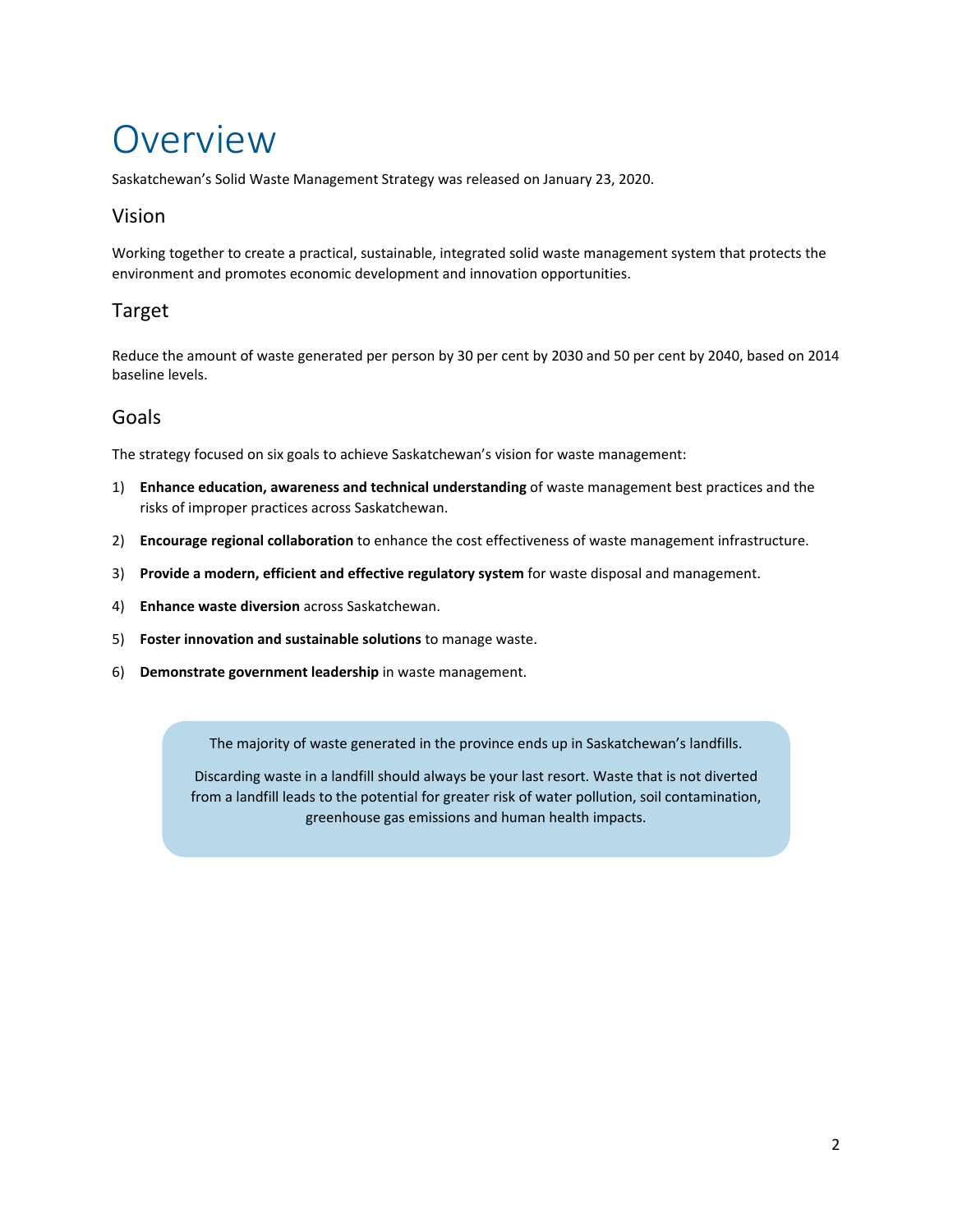# Progress in 2020‐2021

Goal 1: Enhance education, awareness and technical understanding of waste management best practices and the risks of improper practices across Saskatchewan.

#### Key Actions

The Government of Saskatchewan enhanced education and awareness of solid waste management in the province through presentations to several stakeholder groups including:

- Saskatchewan Chamber of Commerce;
- Saskatchewan Mining Association;
- Saskatchewan Association of Rural Municipalities;
- Saskatchewan Urban Municipalities Association; and
- attendees of the 2021 Saskatchewan Waste Reduction Waste ReForum Conference.

The Ministry of Environment also sponsored two events, one on the costs to landfill and one on waste‐to‐energy. These events support stakeholder knowledge of waste management issues and opportunities.

A public awareness survey conducted in early 2021 will provide information on Saskatchewan residents' current knowledge of waste management in the province. This information will help highlight areas that government can focus education and awareness activities on.

The ministry committed to engage First Nations communities to better understand challenges related to on-reserve waste management. As First Nations are in the process of exploring regional landfill opportunities, the majority of on‐reserve landfills are being closed, decommissioned and replaced with transfer stations. Moving forward, the ministry will focus engagement activities for First Nations communities on increasing education and awareness of waste diversion programs, waste management best practices and the benefits of regional collaboration.

#### Next Steps

The focus for 2021‐2022 will be to develop a comprehensive communications strategy and education campaign in collaboration with stakeholders and stewardship organizations. The communications strategy and education campaign will focus on raising awareness of the Solid Waste Management Strategy, highlighting issues and solutions related to effective waste management and aims to change behaviours relating to the reduction and diversion of waste in Saskatchewan.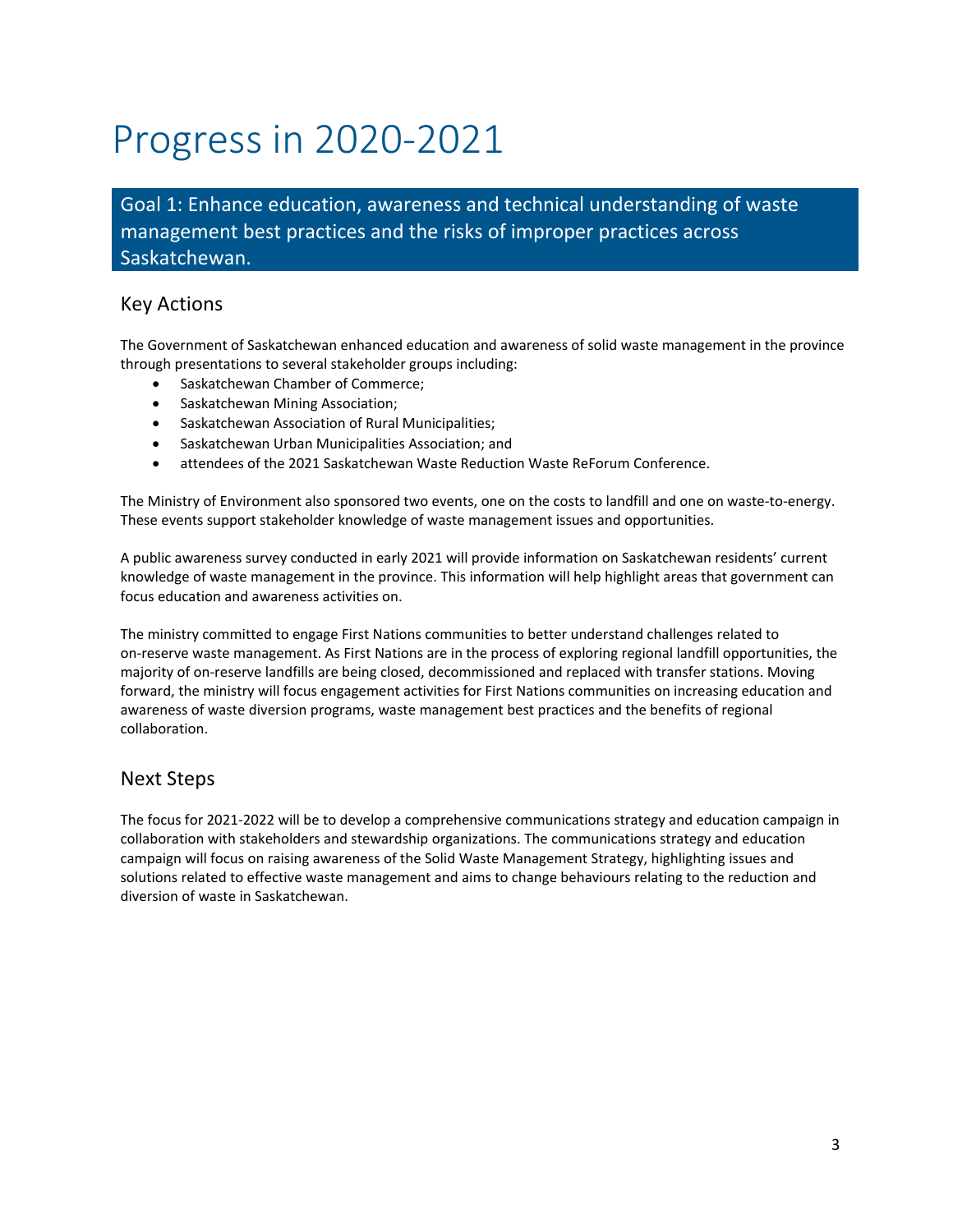## Goal 2: Encourage regional collaboration to enhance the cost effectiveness of waste management infrastructure.

#### Key Actions

Municipalities are eligible to apply for federal and provincial funding to close and decommission unsustainable landfills, or for projects that divert waste from landfill, through an Integrated Bilateral Agreement for the federal Investing in Canada Infrastructure Program (ICIP).

- Nineteen projects were approved for provincial funding in the spring 2020 application intake and now need to be approved under ICIP. These projects would see the closure of 31 landfills across Saskatchewan.
- An additional 28 applications have been received by the province and are under provincial and federal review.

In 2020, a solid waste management project was approved under the Ministry of Government Relations Targeted Sector Support cost‐shared grant.

 The approved *Southwest Regional Landfill Feasibility Study* by the City of Swift Current and other communities in the region is ongoing.

The Ministry of Government Relations continues to work with Indigenous Services Canada to develop integrated, regional waste management services for Indigenous and non‐Indigenous communities across Saskatchewan through the *First Nations Waste Management Initiative*.

#### Next Steps

The focus for 2021‐2022 will be to finalize the review and assessment of barriers to regional solutions. The ministry will share its findings by fall 2021.

Many municipalities and First Nations communities are working together to form regional waste management authorities to share the costs of waste management.

This has resulted in the closure of many unsustainable, stand‐alone landfills that pose significant financial, environmental and human health risks and liabilities.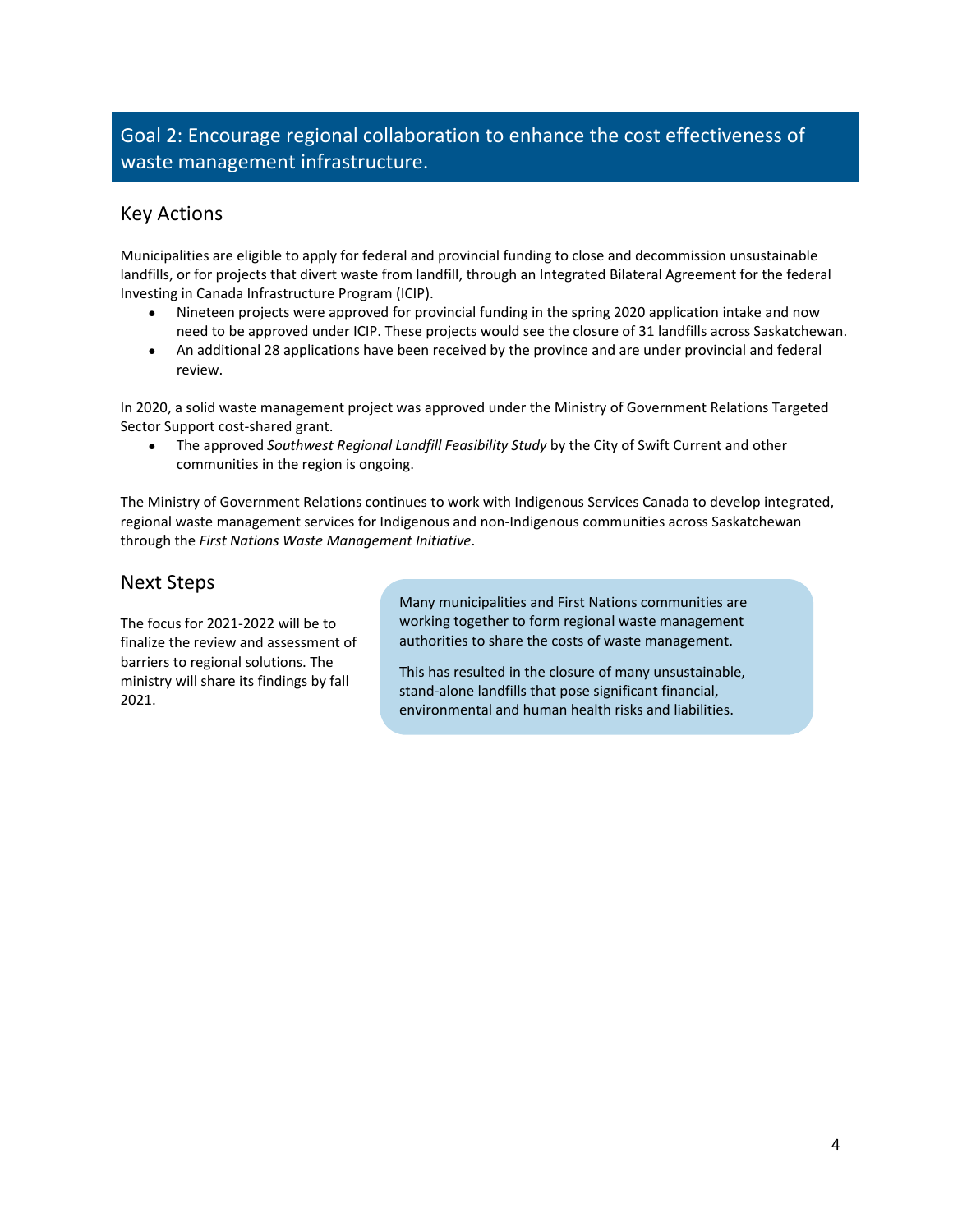## Goal 3: Provide a modern, efficient and effective regulatory system for waste disposal and management.

#### Key Actions

Government completed a red‐tape review of *The Municipal Refuse Management Regulations* in 2019. Recommendations from the review are complete or underway:

- Sewage hauler requirements were removed from *The Municipal Refuse Management Regulations* and placed in *The Environmental Management and Protection Act, 2010*; and
- Work on Saskatchewan Environmental Code Chapters for transfer stations and composting facilities is underway.

All waste management guidelines were updated and published in 2020 along with a new guidance document for composting facilities.

Consistent enforcement and application of rules and regulations for landfill management will ensure effective and efficient waste disposal and management in Saskatchewan.

A Solid Waste Management Advisory Committee has been established, with representation from key client groups. The committee will provide ongoing support and oversight of the Solid Waste Management Strategy's implementation. Establishment of the Advisory Committee fulfills a key recommendation made by the advisory committee that informed the development of the strategy.

The ministry reviewed personnel and technical capacity requirements for waste management programs, to ensure efficient and effective oversight and delivery of landfill regulations and programs. Review of personnel and technical capacity is built into government operations and will continue in the future.

#### Next Steps

Work will continue in 2021‐2022 to develop and finalize two Saskatchewan Environmental Code Chapters for transfer stations and composting facilities. Implementation of these chapters is scheduled for 2022‐23.

Government will initiate this work with the newly established Solid Waste Management Advisory committee in 2021‐2022.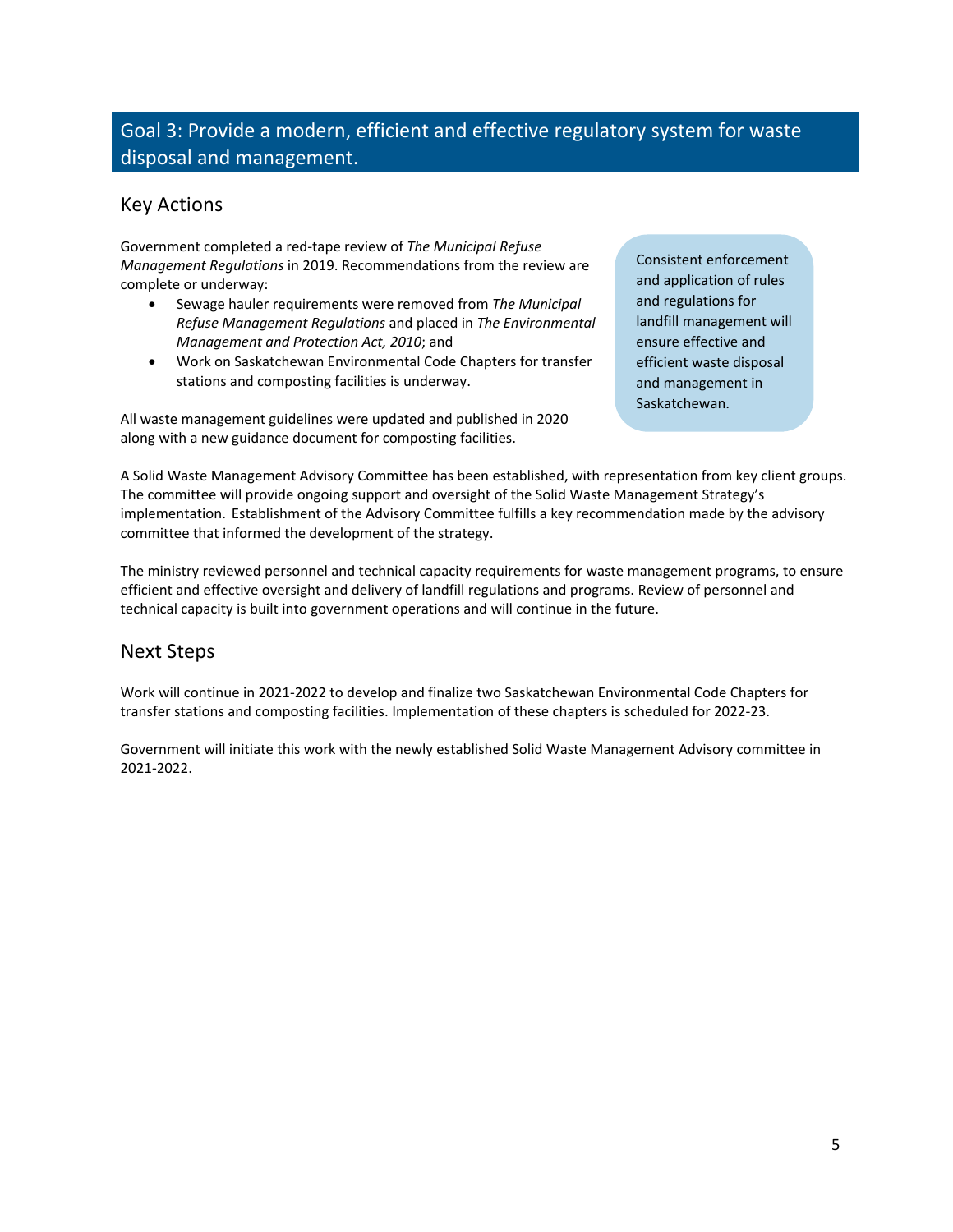### Goal 4: Enhance waste diversion across Saskatchewan.

#### Key Actions

The ministry implemented two provincial stewardship programs in 2021 for material identified in *The Household Hazardous Waste Products Stewardship Regulations*. Under these regulations, two new recycling programs were launched:

- The product stewardship program for consumer batteries was launched by Call2Recycle in January 2021 and includes battery collection at all SARCAN depots and many other locations. In the first eight weeks of the regulated program there has been a 24 per cent increase in volumes compared to this time last year under the voluntary program.
- The program for waste household hazardous material and domestic pesticides launched on April 1, 2021, and in its first year is offering household hazardous waste events scheduled in 35 host municipalities. While offering household hazardous waste events, the operator will be working to establish between 12 to 19 permanent depots across the province.

The ministry initiated review of the Multi‐Material Recycling Program and *The Household Packaging and Paper Stewardship Program Regulations* in March 2021. Broad stakeholder engagement on the program took place in spring 2021, with results to be communicated in the coming months in a What We Heard document.

Research and development of a baseline report are underway on the state of organic waste management in Saskatchewan. The report will focus on three components:

- municipal organic waste reduction and composting;
- food waste reduction by retailers and the food service industry; and
- a jurisdictional scan of initiatives and policies in other provinces.

#### Next Steps

In 2021-2022, the ministry will begin engagement with stakeholders to explore options for reducing organic and food waste. The ministry will also continue supporting Recycle Saskatchewan and its efforts to identify opportunities for increased accessibility to waste diversion options in northern and remote regions.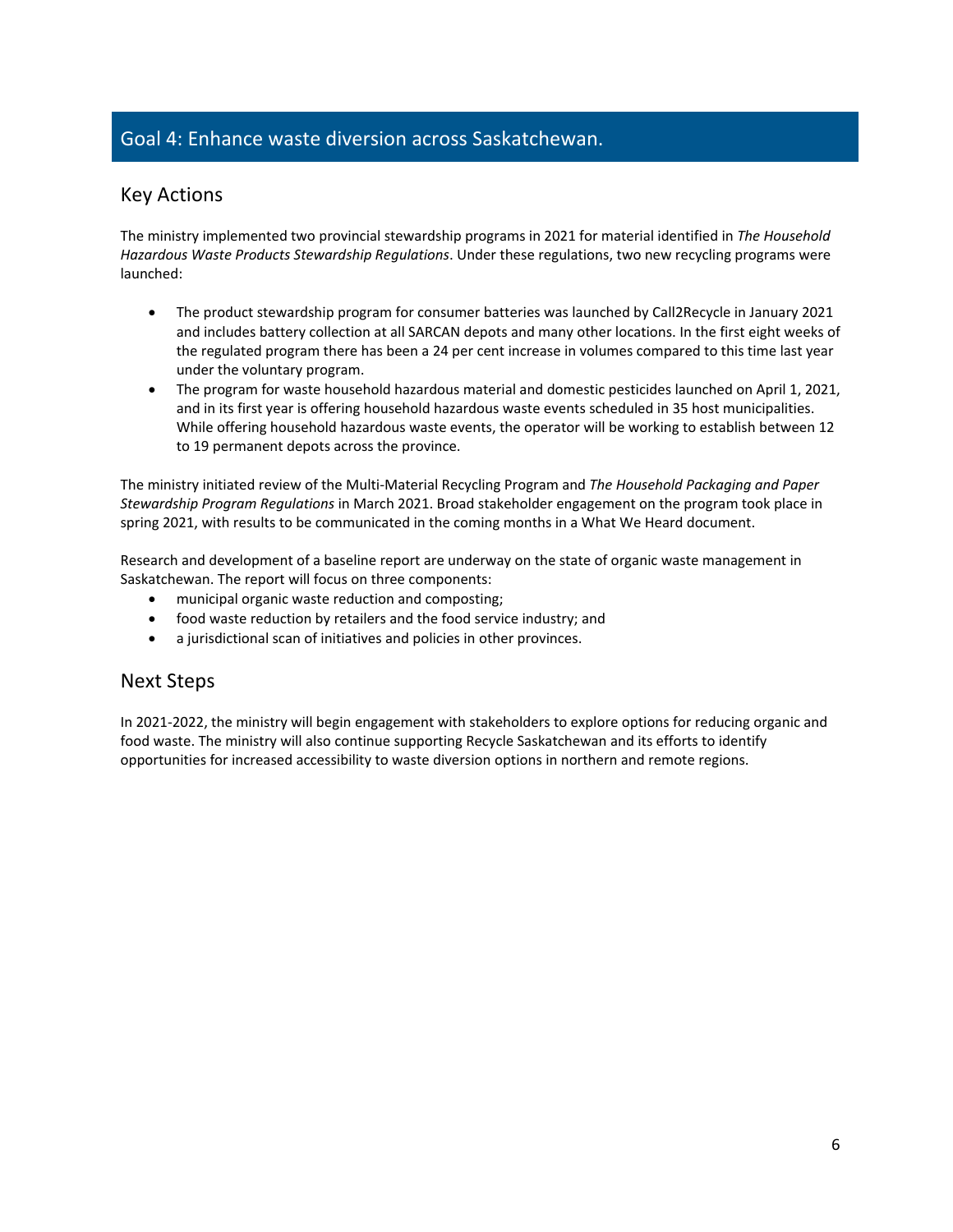#### Goal 5: Foster innovative and sustainable solutions to manage waste.

#### Key Actions

The ministry's Climate Change Branch is advancing greenhouse gas (GHG) offset projects in support of Prairie Resilience, the province's climate change strategy.

 Stakeholder engagement on offset protocols for landfill gas capture and aerobic composting facilities took place in March 2021.

Government continues to support innovation for waste management.

- In 2019, Prairie Robotics won a grant through Saskatchewan's Innovation Challenge to develop SightScale. This artificial intelligence technology captures data in real time to estimate the weight of waste entering landfills. In 2020, Prairie Robotics developed StreamSight, another innovative technology that works by outfitting collection vehicles with cameras and using machine‐learning to identify individual items in waste and recycling streams. Work is currently underway to integrate this technology in Saskatchewan and identify opportunities for improved waste diversion and education on sorting practices.
- In 2020, the Ministry of Agriculture awarded funding to four research and development projects on crop residues. Funding is available through the Ministry of Agriculture for research and development on value‐ added processing of bio‐related products such as unused crop residues, oilseed waste, animal waste and cooking oil/fat wastes.

#### Next Steps

Offset protocols for landfill gas capture and aerobic composting facilities are under development and scheduled for completion by fall 2021. Development of a program standard will continue through 2021‐2022, with engagement to take place in fall 2021.

Waste disposal and diversion present a challenge that requires creative new ideas, while providing added benefits to the economy.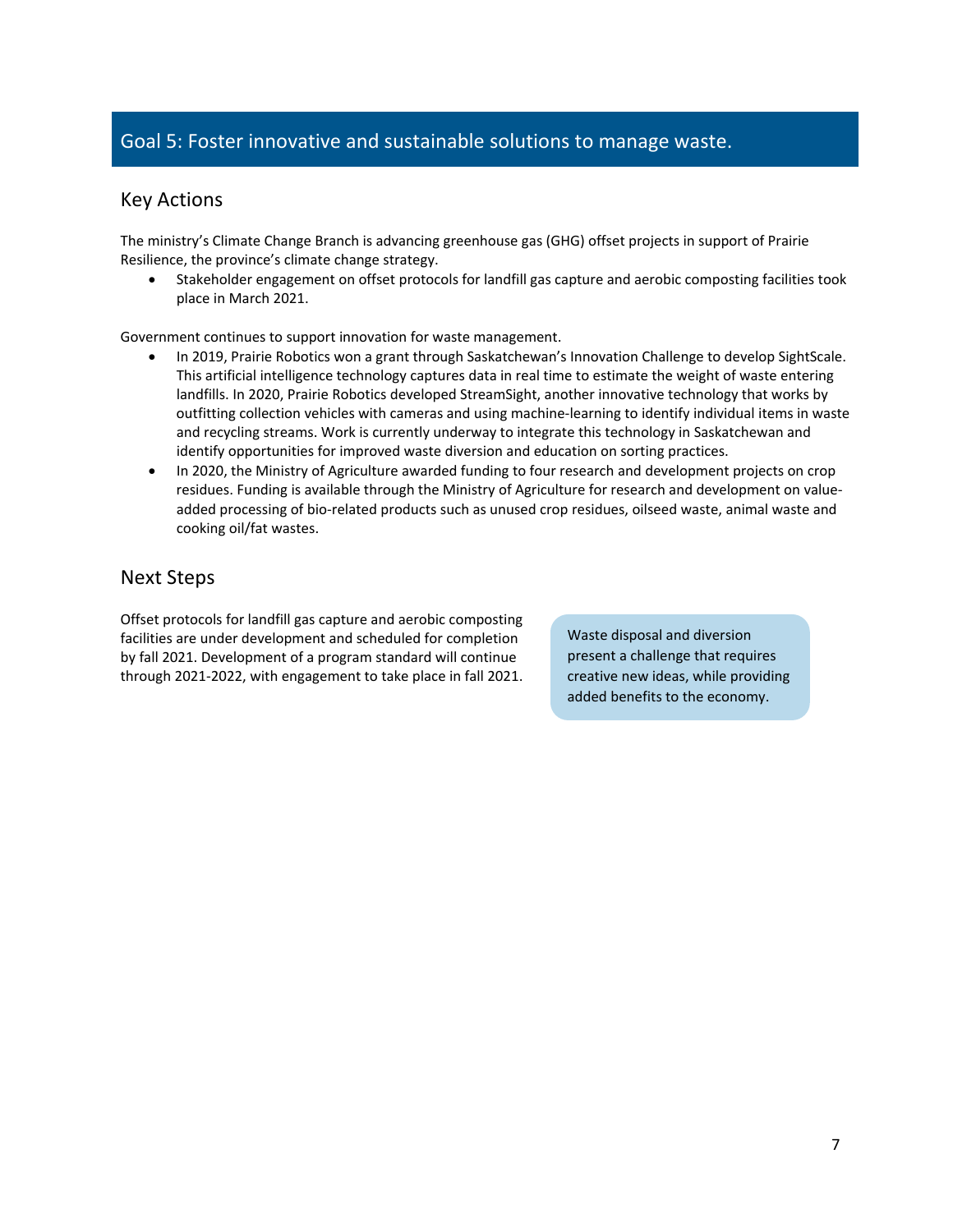#### Goal 6: Demonstrate government leadership in waste management.

#### Key Actions

The Ministry of Government Relations offers funding for solid waste management initiatives to municipalities participating in the Gas Tax program through the Gas Tax Fund.

 Since 2014, 24 solid waste management projects which received funding are now finalized, 24 are awaiting finalization, and an additional project is currently under review. These projects focus on landfill decommissioning, transfer station development and constructing new or expanded landfills.

The Ministry of SaskBuilds and Procurement is responsible for conducting waste audits at major facilities across government to improve the amount of waste diverted from audited buildings. In 2020, waste audits were conducted at eight buildings. Ten more waste audits are scheduled for 2021, with four already completed.

Under the *First Nations Waste Management Initiative*, the Ministry of Government Relations and Indigenous Services Canada are providing support to establish northern regional landfills and transfer stations. The regional landfills will be set up to accept recyclables and have diversion programs in place.

The Ministry of Parks, Culture and Sport have decommissioned all but two landfills on provincial park land. The last two landfills on provincial park land are slated to be decommissioned in 2021‐22 and 2022‐23.

The Ministry of Parks, Culture and Sport also has a pilot initiative in place for 2021 to enhance recycling capacity at three provincial parks. Results of the 2021 pilot will inform potential expansion of the recycling initiative into additional provincial parks.

#### Next Steps

In 2021-22, the Ministry of SaskBuilds and Procurement will be assisting in the design of a comprehensive pilot waste disposal program at the Ministry of Environment's main building in Regina. The pilot program could potentially include organic collection and disposal.

The province will continue to work with federal, provincial and territorial partners through the Canadian Council of Ministers of Environment to implement actions in the Zero Plastic Waste Strategy. Saskatchewan is co‐leading work on facilitating consistent Extended Producer Responsibility Programs for plastics and development of a roadmap to address priority single‐use and disposable plastics most commonly released into the environment.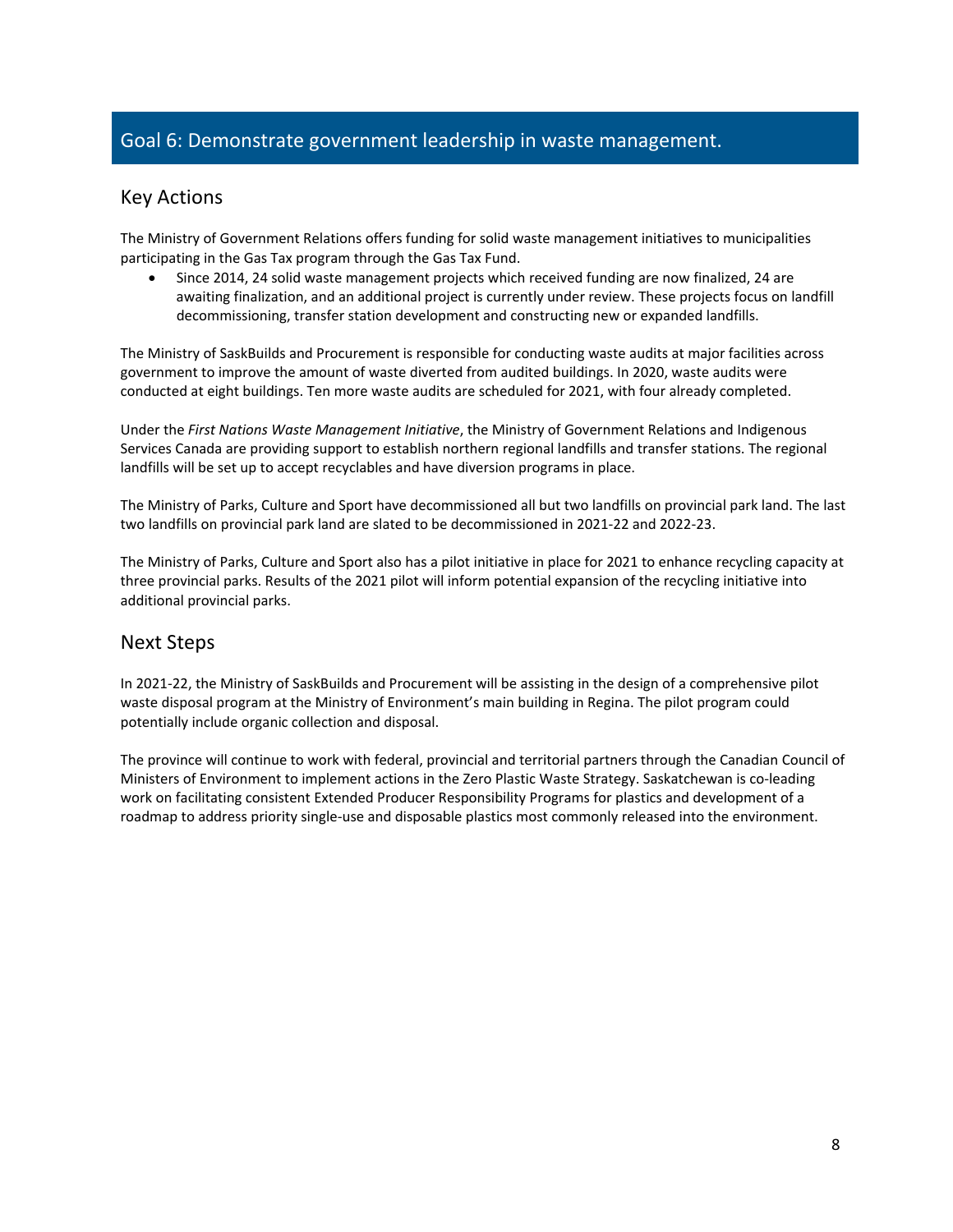# Monitoring and Reporting

Performance measures are used to monitor progress on commitments within the Solid Waste Management Strategy.

### Amount of waste generated in kilograms per capita

**Target:** Reduce the amount of waste generated per person by 30 per cent by 2030 and 50 per cent by 2040, based on 2014 baseline levels.

For this performance measure, waste generated is referring to the amount of waste going to landfills.

Since 2014, waste generated in Saskatchewan has decreased from 845 kg/capita in 2014 to 791 kg/capita in 2016, and 744 kg/capita in 2018. A significant and decreasing trend has been observed since 2010.

The above data comes from a Statistics Canada survey published every two years. Results for 2020 are not yet available, as data can take two to three years to be published. The ministry is currently looking at alternative measures to complement this data.

#### **Why does this measure matter?**

Reducing the amount of generated waste going to landfill increases the longevity of landfills and reduces some of the negative impacts landfilling has on the environment. This may help to protect human health and the environment.

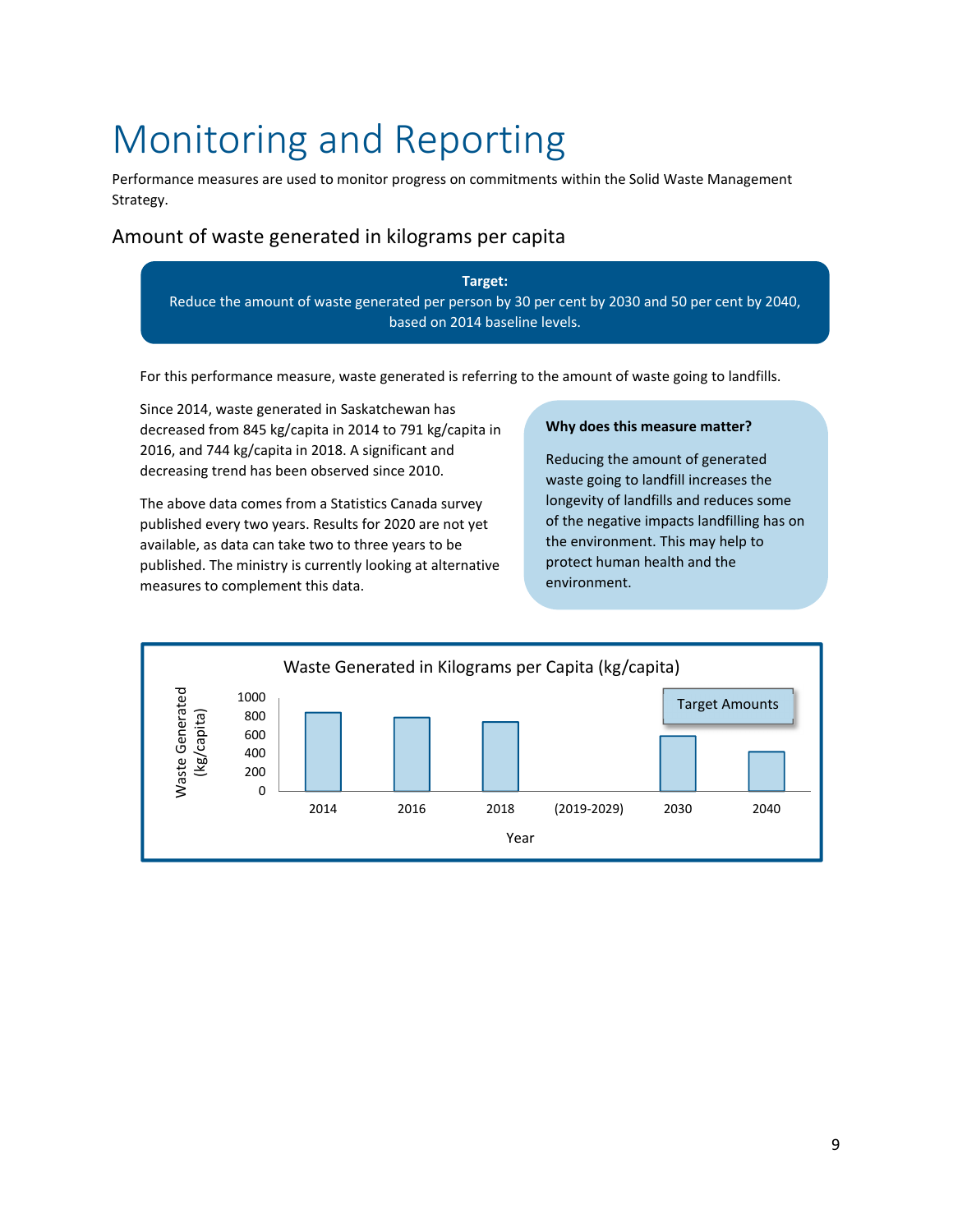#### Percentage of population served by a regional landfill model.

As of 2020, at least 13.5 per cent of Saskatchewan's population is being served by a regional landfill. This number comes from the Association of Regional Waste Management Authority (ARWMAS), which represents the majority of regional landfill authorities in the province.

The ministry is gathering data on regional landfill authorities not represented under ARWMAS. This will allow more accurate reporting on the percentage of population being served by a regional landfill in Saskatchewan in the coming years.

#### **Why does this measure matter?**

Regional landfills can allow rural communities to share the costs, risks and liability associated with landfills.

Increasing the percentage of population served by a regional landfill makes waste management more affordable and efficient in the province.

#### **Why does this measure matter?**

Managing compliant landfills is costly. Reducing the number of operating landfills in the province enables development of regional landfills and cost sharing to manage compliant landfills.

## Number of landfills closed and decommissioned

The number of operating landfills in the province continues to decrease. There were approximately 500 municipal landfills operating in 2015. In 2021, there are 139 operating municipal landfills.

This decrease is a result of landfill closures, landfill decommissioning and an increase in the number of regional landfills in the province.

# **the Concept of SOO**<br> **this measure of population aware of provincia**<br>
Results from the public awareness survey will inform<br>
this measure beginning in the 2021-2022 annual report. DUU<br>Landfills  $\sum_{\mathsf{A}}^{7}$  139

Percentage of population aware of provincial waste reduction and recycling programs

Results from the public awareness survey will inform

#### **Why does this measure matter?**

The potential use of provincial waste reduction and recycling programs increases as more of the population becomes aware of their waste reduction and recycling options.